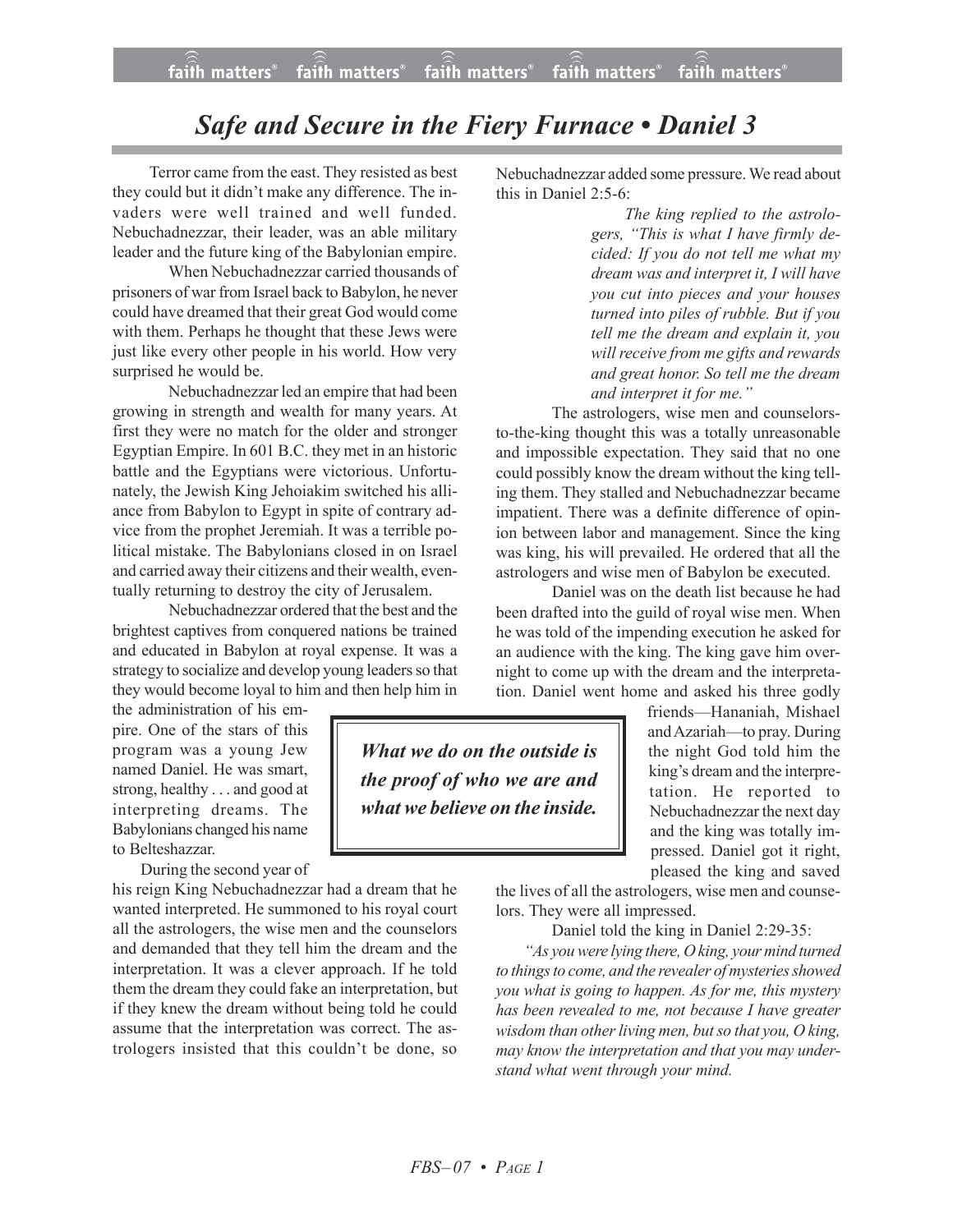*"You looked, O king, and there before you stood a large statue—an enormous, dazzling statue, awesome in appearance. The head of the statue was made of pure gold, its chest and arms of silver, its belly and thighs of bronze, its legs of iron, its feet partly of iron and partly of baked clay. While you were watching, a rock was cut out, but not by human hands. It struck the statue on its feet of iron and clay and smashed them. Then the iron, the clay, the bronze, the silver and the gold were broken to pieces at the same time and became like chaff on a threshing floor in the summer. The wind swept them away without leaving a trace. But the rock that struck the statue became a huge mountain and filled the whole earth."*

With divine inspiration Daniel interpreted Nebuchadnezzar's dream. The statue was a picture of history. Each section represented a major kingdom. The rock at the end of the dream was the kingdom of God that would eventually fill the whole earth. The first of the kingdoms, the kingdom of gold, was the Babylonian kingdom of Nebuchadnezzar.

King Nebuchadnezzar was thrilled with the interpretation. He liked the idea of being the head. He thought Daniel was absolutely wonderful and immediately appointed him as governor of the province of Babylon and put him in charge of all the royal wise men. At Daniel's request his three friends were appointed administers of the province with Daniel as their boss.

Although Daniel (Belteshazzar) was then and is now the more famous and powerful, Hananiah, Mishael and Azariah were as good and godly as their more famous friend. They were men of prayer, conviction and great professional competence. They were Jews. They believed in Yahweh, the one Lord God of heaven and earth. Their homeland was Israel. They were forced to live in a foreign country, speak a foreign language, adopt foreign customs and serve the government and monarch who was their enemy. This would be the equivalent of any of us natural born English-speaking Americans being carried off to Iraq to work for the government of Saddam Hussein.

 God told them to settle in and do a good job. They were to adapt to the language and culture but not compromise their love and loyalty to God. That would not be easy to do. (Note: It is interesting that this section of the Old Testament book of Daniel is not written in Hebrew like almost all of the rest of the Old Testament. It is written in Aramaic. This indicates how far God is willing to go to adapt to this foreign culture—even to the point of changing the language of the Bible.

How were Hananiah, Mishael and Azariah to be loyal employees of Nebuchadnezzar without compromising their faith in God? It is the same challenge we still face today. We live in America but our citizenship is in heaven. We are to work hard at our jobs, school and relationships—fitting in as best we can and doing our jobs with excellence—yet never compromising our faith in God.

Nebuchadnezzar missed the point of his own dream. Instead of recognizing that God is the ultimate ruler of the world, Nebuchadnezzar was caught up in the idea that he was the head of gold in this statue he dreamed. But dreams and imagination were not enough. He wanted the real thing. So, he ordered the building of an actual statue of gold that was 90 feet high and 9 feet wide. It was a colossal image to honor him, his dream and his kingdom. He was a self-absorbed egotist. Daniel 3:1-7 tells us:

> *King Nebuchadnezzar made an image of gold, ninety feet high and nine feet wide, and set it up on the plain of Dura in the province of Babylon. He then summoned the satraps, prefects, governors, advisers, treasurers, judges, magistrates and all the other provincial officials to come to the dedication of the image he had set up. So the satraps, prefects, governors, advisers, treasurers, judges, magistrates and all the other provincial officials assembled for the dedication of the image that King Nebuchadnezzar had set up, and they stood before it.*

> *Then the herald loudly proclaimed, "This is what you are commanded to do, O peoples, nations and men of every language: As soon as you hear the sound of the horn, flute, zither, lyre, harp, pipes and all kinds of music, you must fall down and worship the image of gold that King Nebuchadnezzar has set up. Whoever does not fall down and worship will immediately be thrown into a blazing furnace."*

> *Therefore, as soon as they heard the sound of the horn, flute, zither, lyre, harp and all kinds of music, all the peoples, nations and men of every language fell down and worshiped the image of gold that King Nebuchadnezzar had set up.*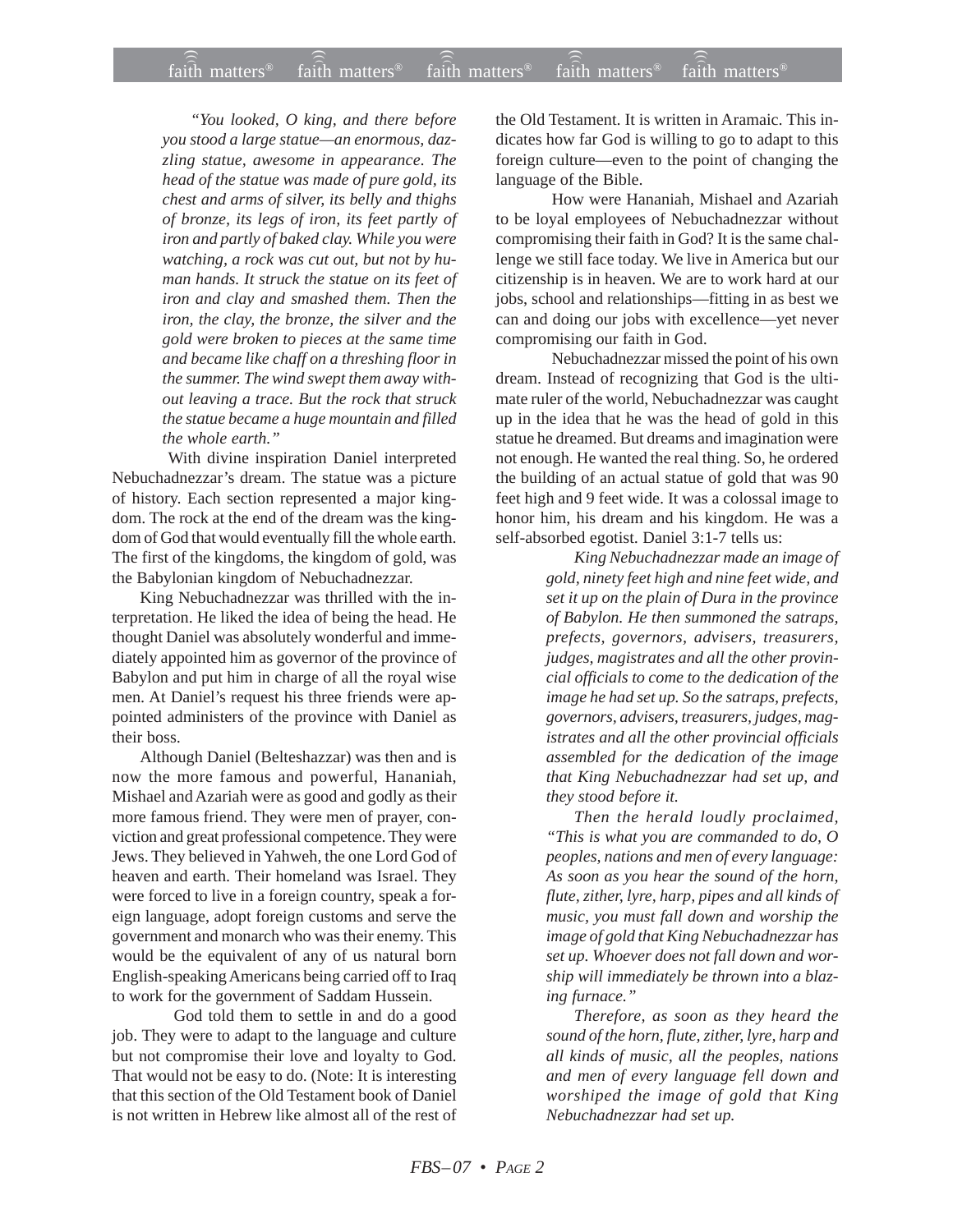Religion and nationalism were mixed together. It was then and is now a common and dangerous practice to confuse patriotism with religious worship. Nebuchadnezzar had presented himself to be a god and then used the religion of his country as a test for political loyalty.

In every generation there is also a mix of politics and envy. Some of the king's astrologers envied the success of the Jewish immigrants. It was probably not a simple envy (envy is seldom simple). There was resentment of foreigners, prejudice against the Jewish religion, jealousy over the success of Hananiah, Mishael and Azariah, and probably a lingering resentment over their inability to know and interpret the king's dream. Whatever the reason, the astrologers seized an opportunity to betray the three godly Jewish leaders. Instead of calling them by their Hebrew names, they called them by their adopted Babylonian names. According to Daniel 3:9-12:

> *They said to King Nebuchadnezzar, "O king, live forever! You have issued a decree, O king, that everyone who hears the sound*

*of the horn, flute, zither, lyre, harp, pipes and all kinds of music must fall down and worship the image of gold, and that whoever does not fall down and worship will be thrown into a blazing furnace. But there are some Jews whom you have set over the affairs of the*

*province of Babylon—Shadrach, Meshach and Abednego—who pay no attention to you, O king. They neither serve your gods nor worship the image of gold you have set up."*

What would you do? If given a choice between a five-minute bow to a statue and death by fire, would you bow or burn? Really, what difference does a little bow make? After all, you would know in your heart that the idol wasn't a god and you were a true believer in your head. Isn't life more important than some symbolic act?

Please understand these amazing men. They were 100% committed to God. Life was not what was most important to them; God was most important to them. They would not say or do anything that reflected negatively on the Lord they loved. If God

chose to save them, they wanted to live. If they died, that was God's decision to make. They lived to please an audience of one—and that "One" wasn't Nebuchadnezzar!

There is something very important for us to learn here. We are often tempted to compromise on the mistaken belief that actions and symbols don't count: I can cheat and swear at work but believe in Jesus in my heart. I can tell racial jokes and exhibit unbiblical prejudice but be a good Christian on Sundays. I can believe in Jesus with all my heart but share my body in sexual union outside of marriage and it really doesn't matter. I can convince myself that I am a follower of Jesus Christ but live a life of selfish greed without compassion for the poor. I can claim to be a disciple of Jesus but treat others with anger, criticism and hostility.

None of the above is true! The truth is that symbols do matter. What we do on the outside is the proof of who we are and what we believe on the inside. Shadrach, Meshach and Abednego were persons of principle. They would rather die than dis-

please their God.

Nebuchadnezzar was furious. He ordered the furnace superheated and ordered that Shadrach, Meshach and Abednego be bound and burned. The huge two-story furnace was so hot that the flames killed some of the guards assigned as ex-

*Whatever we face as individuals or as a nation, let us be like these three Jewish heroes—faithful to God, refusing to sin, unafraid of danger . . . and trusting God to take care of us no matter what happens.*

> ecutioners. With every indication that they would die a horrible fiery death, the three remained loyal to God and would not recant. Into the flames they went.

> Nebuchadnezzar was there to personally witness the executions. But something totally amazing, unexpected and supernatural happened. The three did not die. They were alive in the fire. They walked around. And there were four of them!

> The king was dumbfounded. He said, *"Look! I see four men walking around in the fire, unbound and unharmed, and the fourth looks like a son of the gods."* He called into the flames and asked them to come out.

> Shadrach, Meshach and Abednego were alive and accompanied by the angel of God. They were safe. They were not burned. Their clothes